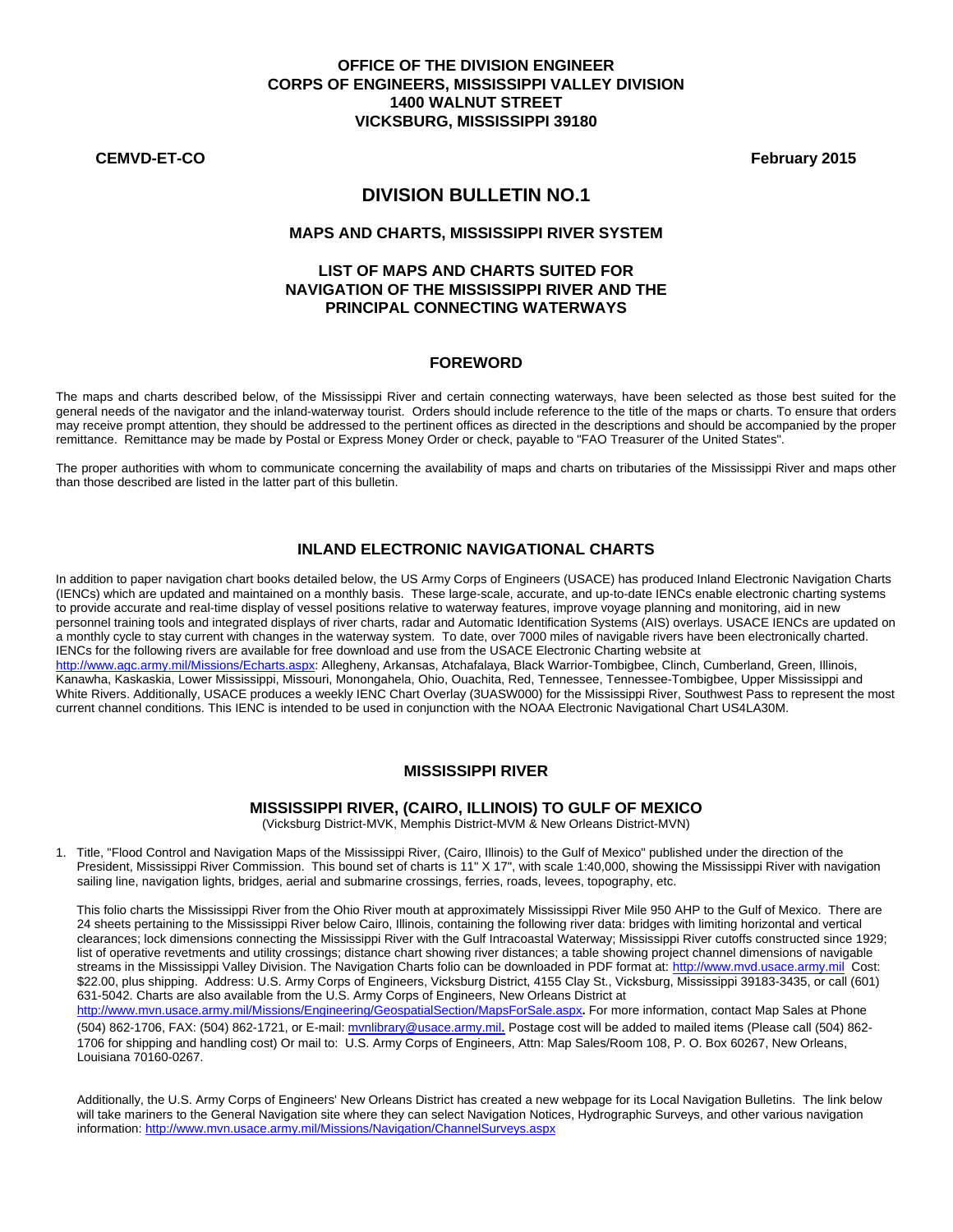# **MISSISSIPPI RIVER, FROM OHIO RIVER (CAIRO, IL) TO MINNEAPOLIS, MINNESOTA**

(Rock Island District-MVR & St. Paul District-MVP)

2. Title, "Upper Mississippi River Navigation Charts", consisting of 2 sheets of navigation rules and regulations; 2 page of navigation information; 2 pages of Legend; 1 page of navigational aids; 5 index sheets; 147 Mississippi River navigation charts extending from the mouth of the Ohio River to Mile 866.0, 10 miles above Minneapolis, Minnesota, and locating navigation aids and hazards, docks, recreation areas, historic sites, wildlife sanctuaries, etc.; 5 charts of the St. Croix River from the mouth to Mile 26.0 above Stillwater, Minnesota; and 4 charts of the Minnesota River from the mouth to Mile 27.0, Shakopee, Minnesota. Supplemental pages provide detailed profiles of highway and railroad bridges. Bound sets of the charts described in this paragraph are printed in full color on 11" X 17" paper at a scale of 1:24,000, 1" = 2,000'. For purchase cost and shipping call the Mississippi River Visitor Center, Rock Island, (309) 794-5338, website: www.missriver.org. Charts are also available from one of the following: 1) National Great River Museum, #2 Locks and Dam Way, East Alton, Illinois 62024, telephone (877) 462-6979 Call for purchase and shipping costs. 2) U.S. Army Engineer District, St. Paul, ATTN: Library Sales, 180 5<sup>th</sup> St. East, Suite 700, St. Paul, Minnesota 55101-1678, telephone (651) 290-5680.Call for purchase and shipping costs. St. Paul does not accept credit cards. Or they can be downloaded free from: http://www.mvr.usace.army.mil/Missions/Navigation/NavigationCharts.aspx . 3) Illinois Waterway Visitor Center, 950 N 27th Road, Ottawa, Illinois 61350. 815-667-4054. Checks payable to "Eastern National" All credit cards accepted. Call for pricing and shipping costs.

#### **ILLINOIS WATERWAY**

# **ILLINOIS WATERWAY, FROM MISSISSIPPI RIVER (GRAFTON, IL) TO LAKE MICHIGAN (CHICAGO HARBOR AND CALUMET HARBOR)**

(Rock Island District-MVR)

3. Title, "Charts of Illinois Waterway, from Mississippi River at Grafton, Illinois to Lake Michigan at Chicago and Calumet Harbors". Bound sets of planographed navigation charts, size 11" x 17", scale 1" = 1,000'. The set consists of 1 waterway profile and map, 2 pages of navigation information, 6 pages of navigation regulations, 1 page of index maps, 122 navigation charts, and 18 pages of reference tables, covering both the Chicago Harbor route to Lake Michigan via the Chicago Sanitary and Ship Canal and the Chicago River, and Sag route to Lake Michigan at Calumet Harbor via the Calumet-Sag Channel, Little Calumet and Calumet Rivers. Charts show channel location, navigation aids, mileage, bridges, bridge clearances, normal sailing lines, and the 9-foot contour within riverbanks. Supplemental pages provide detailed profiles of highway and railroad bridges. Available from Illinois Waterway Visitor Center, 950 North 27th Road Ottawa, Illinois 61350, telephone (815) 667-4054. Checks payable to "Eastern National." All credit cards accepted. Call for current pricing information. Charts can also be purchased from one of the following: 1) Mississippi River Visitor Center, Post Office Box 2004, Rock Island, Illinois 61204-2004, telephone (309) 794-5338. Checks payable to "Mississippi Valley Welcome Center." Visa, Master Card, and American Express are accepted. Call for current pricing information. 2) National Great River Museum, #2 Locks and Dam Way, East Alton, Illinois 62024, telephone (877) 462-6979.

#### **OHIO RIVER, FROM PITTSBURGH, PA (MILE 0) TO NEW MARTINSVILLE, WV (MILE 127.2)**  (Pittsburgh District-LRP)

4. Title, "Ohio River Navigation Charts, New Martinsville, West Virginia to Pittsburgh, Pennsylvania". A bound set of continuous multilith charts in color, size 8½" x 14", scale 1" = 1500', showing channel sailing line, U.S. navigation lights, daymarks, arrival point marks for locks, normal pool elevations, mouth of tributary streams, location of bars, channel buoys, bridges, aerial and submarine crossings, docks, terminals, landings and navigation structures. No soundings are shown. A listing of small boat harbors, ramps, landings and commercial river terminals are included at the back of each navigation chart book. Cost: \$29.50 per set includes shipping. Available from the U.S. Government Printing Office on the internet at http://bookstore.gpo.gov/, by calling (866) 512-1800 (toll-free) or by mail order with a Government Printing Office order form. Payment can be made by check or money order (payable to the Superintendent of Documents), major credit card or Superintendent of Documents Deposit Account. When ordering Navigation Charts from the Internet U.S. Government Bookstore, enter "navigation charts" in the Simple Search field and click on the Search button. Click on the Add to Cart button below the publication title of your choice and follow the instructions provided to order your navigation charts. Also available from the U.S. Government Printing Office are similar bound chart books for the Allegheny River from Pittsburgh upriver to the head of commercial navigation at East Brady, mile 69.6, at a cost of \$24.00 including shipping; and for the Monongahela River from Pittsburgh upriver to the head of commercial navigation above Fairmont, West Virginia, mile 128.7, at a cost of \$30.50 including shipping.

#### **OHIO RIVER, FROM NEW MARTINSVILLE, WV (MILE 127.2) TO FOSTER, KY (MILE 438)**  (Huntington District-LRH)

5. Title, "Ohio River Navigation Charts, Foster, Kentucky to New Martinsville, West Virginia". A bound set of continuous multilith charts in color, size 8½" X 14", scale 1" = 2,000 feet, showing sailing line, U.S. lights, daymarks, arrival point markers for locks, normal pool elevation, tributaries, location of bars, channel buoys, bridges, aerial crossings, seaplane bases, docks, terminals, landings, and navigation structures. Slack water pools adjacent to the Ohio River on the Big Sandy, Little Kanawha, and Muskingum Rivers are also shown. No soundings are shown, Order by going to U.S. Government Online Bookstore, http://bookstore.gpo.gov/ or calling the Government Printing Office toll-free at (866) 512-1800 or by mail order with the Government Printing Office order form. Payment can be made by check, money order, or major credit card. Cost: \$86.00 per set. More information, including downloadable PDF versions, can be obtained at http://www.lrh.usace.army.mil/Missions/Navigation.aspx.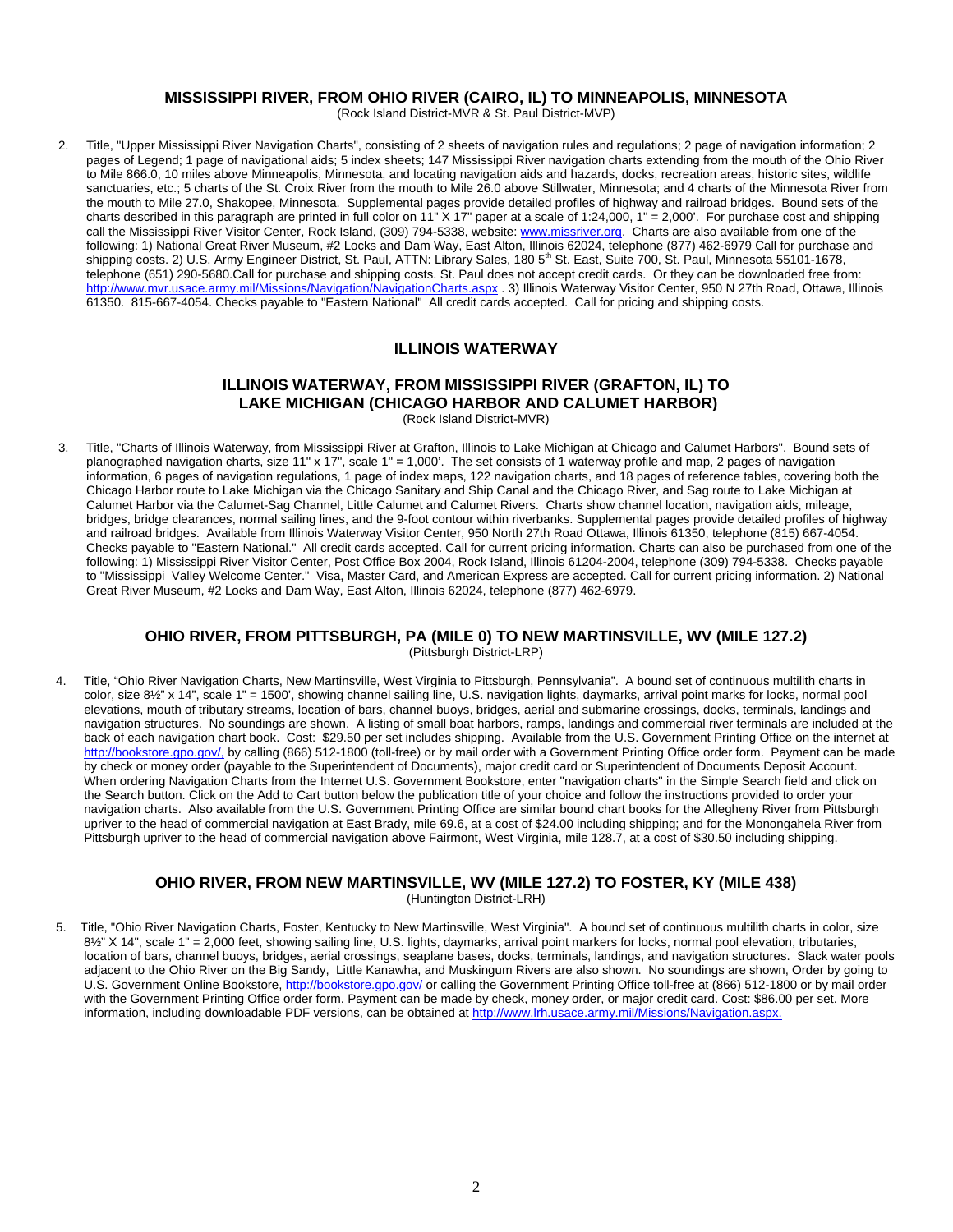### **KANAWHA RIVER, MOUTH TO HEAD OF NAVIGATION**

(Huntington District-LRH)

6. Title "Kanawha River Navigation Charts, Huntington District, Mouth to Head of Navigation." A bound set of continuous multilith charts, in color, size 81/2" x 14", scale 1 inch = 1,500 feet, showing sailing line, U.S. Lights, daymarks, normal pool elevation, mouths of tributary streams, location of bars, channel buoys, bridges, aerial crossings, seaplane bases, terminals and navigation structures. Slack water pool adjacent to Kanawha River on Elk River is also shown. Order by going to U.S. Government Online Bookstore, http://bookstore.gpo.gov/ or calling the Government Printing Office toll-free at (866) 512-1800 or by mail order with the Government Printing Office order form. Payment can be made by check, money order, or major credit card. Cost: \$37.00 per set. More information, including downloadable PDF versions, can be obtained at http://www.lrh.usace.army.mil/Missions/Navigation.aspx.

# **OHIO RIVER, FROM FOSTER, KY (MILE 438) TO CAIRO, IL (MILE 981)**

(Louisville District-LRL)

7.Title, "Ohio River Navigation Charts, Cairo, Illinois to Foster, Kentucky". A bound set of continuous multilith charts in color, size 8½" X 14", scale 1" = 2,000 feet, showing sailing line, U.S. lights, daymarks, day beacons, arrival point markers for locks, normal pool elevation, major tributaries, location of bars, channel buoys, bridges, aerial crossings, submarine crossings, docks, terminals, landings and navigation structures. No soundings are shown. Paper charts are only available from the central printing location by going online at http://bookstore.gpo.gov/. Cost: \$64.00 per set. Electronic copies are available from the Louisville District web site at www.lrl.usace.army.mil. Go to Navigation Information and then Ohio River and Green Navigation Charts.

### **GREEN RIVER, MOUTH (MILE 0) TO ROCHESTER, KY (MILE 108.5)**

(Louisville District-LRL)

8. Title, "Green River Navigation Charts". Green River Navigation Charts are no longer available in printed form. Electronic copies are available from the Louisville District web site at www.lrl.usace.army.mil. Go to Navigation Information and then Ohio River and Green River Navigation Charts.

### **CUMBERLAND RIVER**

(Nashville District-LRN)

9. Title, "Cumberland River Navigation Charts, Nashville District, Smithland, Kentucky to Celina, Tennessee". A bound set of continuous multilith charts in color, size 8" X 14", scale 1" = 1/2 mile, showing sailing line, location of navigation aids, normal pool elevation, mouths of tributaries, location of bars, bridges, aerial crossings, docks, terminals, landings, navigation structures, and safety harbors. No soundings are shown. Cost: \$15.00 per set plus shipping and handling. Address: District Engineer, U.S. Army Corps of Engineer, Nashville District, Post Office Box 1070, Nashville, Tennessee 37202-1070, telephone (615) 736-5607. Shipping and handling cost are based on total cost; see order form on website: http://www.lrn.usace.army.mil/Library/MapsandCharts.aspx. Order forms also available on line PDF file formsroom@lrn02.usace.army.mil Call or write to confirm exact shipping cost. Make checks payable to "FAO, USACE.LRD."

### **TENNESSEE RIVER**

(Nashville District-LRN)

TENNESSEE RIVER, FROM MOUTH AT PADUCAH, KY TO HEAD OF RIVER (MILE 652.2) NEAR KNOXVILLE, TN, INCLUDING TENNESSEE TOMBIGEE WATERWAY, 7.0 MILES; HIWASSEE RIVER, MOUTH TO CHARLESTON, TN 20.4 MILES; CLINCH RIVER, MOUTH TO CLINTON, TN, 61.5 MILES; EMORY RIVER, MOUTH TO HARRIMAN, TN 12.0 MILES; LITTLE TENNESSEE RIVER, MOUTH TO OLD FORT LOUDOUN AT VONROE, TN 19.3 MILES.

10. Title, "Tennessee River Navigation Charts, Nashville District, Paducah, Kentucky to Knoxville, Tennessee". A bound set of continuous multilith charts in color, size 8" X 14", scale 1" =  $\frac{1}{2}$  mile, showing sailing line, U.S. lights, safety harbors, daymarks, normal pool elevation, mouths of tributaries, location of bars, channel buoys, bridges, aerial crossings, docks, terminals, landings, and navigation structures. No soundings are shown. Cost**:** \$20.00 per set plus shipping and handling. Address: Map and Chart Sales, U.S. Army Corps of Engineer, Nashville District, Post Office Box 1070, Nashville, Tennessee 37202-1070, telephone (615) 736-5607. Shipping and handling cost are based on total cost; see order form on website: http://www.lrn.usace.army.mil/Library/MapsandCharts.aspx. Order forms also available on line PDF file formsroom@lrn02.usace.army.mil Call or write to confirm exact shipping cost. Make checks payable to "FAO, USACE.LRD."

### **MISSOURI RIVER**

(Omaha District-NWO)

11. Title, "Aerial Photography and Maps of the Missouri River, Ponca State Park, Nebraska to St. Louis Missouri". Bound glossy book, 277 pages, aerial photos of the Missouri River from Ponca State Park, Nebraska to the mouth of the Missouri River near St. Louis, Missouri. Color photos, size 8 1/2" X 11", scale 1" = 2,000 feet and indicates river miles, Federal, Tribal and State property management, and boat ramps. No channel depths or buoys are shown. The book is available free of charge by contacting the Missouri River Project Office at 402-996-3761 or by e-mail at jolene.m.hulsing@usace.army.mil.

 In addition to the Missouri River Map "Boating and Recreational Maps" for each of the six main stem lakes in the upper Missouri River can be purchased on-line from Jefferson National Parks Association on their web site www.shop.jnpa.com .The average size of these books is 30 plates. Each plate notes the shoreline location of boat ramps, marinas, major recreational areas and main access roads. Buoys and some navigational aids are also noted.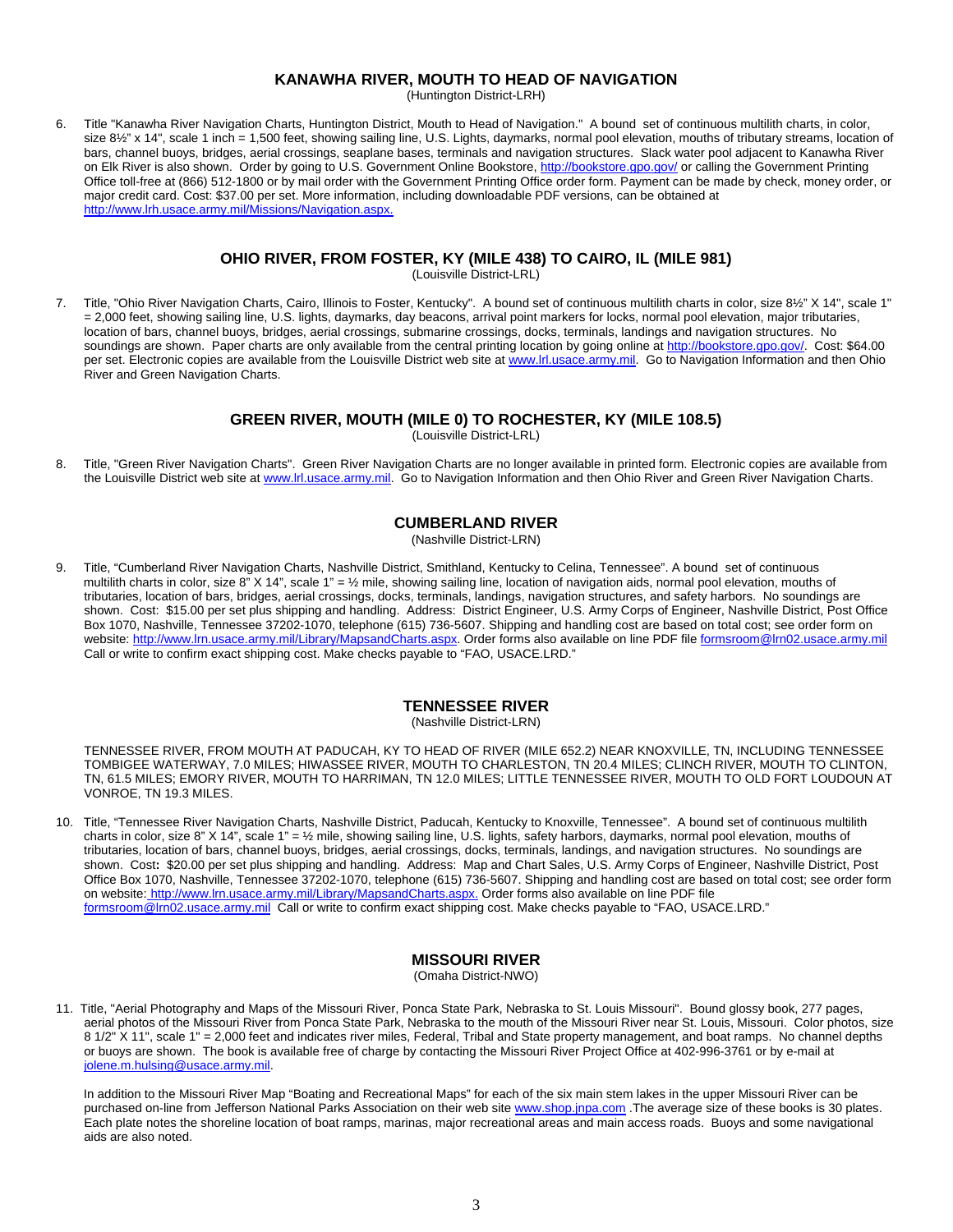#### **ARKANSAS-VERDIGRIS RIVERS**

(Little Rock District-CESWL & Tulsa District-CESWT)

12. Title, "Navigation Charts, McClellan-Kerr Arkansas River Navigation System, Catoosa, Oklahoma to mouth of White River". A bound set of continuous multilith charts in color, size 8" X 16", (scale 1"=2,000 feet), current issue 2003, shows sailing line, location of navigation aids, bridges, navigation structures, pipeline and aerial crossings, docks, and safety harbors. The set also includes navigation regulations, a mileage chart, and lists of terminals, marinas, and public use areas. Cost: \$12.00, plus \$5.00 for mailing. Address: US Army Corps of Engineers, ATTN: Chart Sales, 700 West Capitol Post Office Box 867, Little Rock, Arkansas 72203-0867, telephone number is (501) 324-5551 or U.S. Army Corps of Engineers, Tulsa District, 1645 S. 101st E. Ave, Tulsa, Oklahoma 74128, telephone (918) 669-7366. New Charts are being printed, but are not yet complete. For information on the costs of the new charts and release date, call either of the phone numbers above.

#### **OUACHITA AND BLACK RIVERS**

**(**Vicksburg District-MVK)

13. Title, "2006 Navigation Charts, Ouachita and Black Rivers, Camden, Arkansas to Red River, Louisiana, Mile 332 to Mile 0 P.P.R.M.". A bound set of charts in color, size 11" X 17", (scale 1"=15,000 feet), current issue 2006. Shows sailing line, locations of navigation aids, bridges, navigation structures, commercial facilities, pipeline and aerial crossings, public access areas and facilities, river miles, and river gages. The set also includes waterway facts, gage information, navigation regulations, locking regulations, recreation area regulations, aids to navigation information, aerial photos, and a mileage chart. Address: USACE, VICKSBURG, 4155 Clay St., Vicksburg, Mississippi 39183-3435, ATTN: MAP SALES. Telephone (601) 631-5042. Cost: \$22.00, plus shipping. May be purchased using check or money order payable to the "F & A OFFICER, VICKSBURG DISTRICT".

### **RED RIVER**

(Vicksburg District-MVK)

14. Title, "2006 Navigation Charts, J. Bennett Johnston Waterway, Red River, Shreveport, Louisiana to, Mouth of Red River, Mile 235 to Mile 0 P.P.R.M.". A bound set of charts in color, size 11" X 17", (scale 1"=15,000 feet), current issue 2006. Shows sailing line, location of navigation aids, bridges, revetment locations, navigation structures, commercial facilities, pipeline and aerial crossings, public access areas and facilities, river miles, and river gages. The set also includes waterway facts, gage information, navigation regulations, revetment notice, aids to navigation information, lock and dam information, aerial photos, and a mileage chart. Address: USACE. Vicksburg, 4155 Clay St., Vicksburg, Mississippi 39183-3435, ATTN: Map Sales. Telephone (601) 631-5042. Cost: \$22.00, plus shipping. May be purchased using check or money order payable to the "F & A OFFICER, VICKSBURG DISTRICT.

### **ALABAMA RIVER (Aerial Photo)**

(Mobile District-SAM)

15. "Alabama River, Alabama" covers from Mobile to Montgomery, Alabama including Clairborne Lake, William (Bill) Dannelly Lake (Millers Ferry), and R.E. "Bob" Woodruff Lake (Jones Bluff Lake). Cost: \$17.50, plus shipping. U.S. Army Corps of Engineer District, Mobile District, Post Office Box 2288, ATTN: Map Sales, CESAM-LM-SR, Mobile, Alabama 36628-0001, telephone (251) 441-5631.

### **APALACHICOLA, CHATTAHOOCHEE AND FLINT RIVER**

(Mobile District-SAM)

16. "Apalachicola, Chattahoochee and Flint Rivers, Florida, Georgia and Alabama" covers from the Gulf of Mexico to Brainbridge, Georgia, on the Chattahoochee River. This booklet covers Lake Seminole (Jim Woodruff), Georgia W. Andrews Lake (Columbia) and Walter F. George Lake (Lake Eufaula). Cost: \$29.50, plus shipping. For shipping charges please telephone Leslie Moore or Marvin Mackabee at (251) 441-5631. Address: U.S. Army Corps of Engineer District, Mobile District, Post Office Box 2288, ATTN: Map Sales, CESAM-LM-SR, Mobile, Alabama 36628-0001.

#### **BLACK WARRIOR AND TOMBIGBEE RIVERS/UPPER AND LOWER**

(Mobile District-SAM)

17. "Black Warrior-Tombigbee Rivers, Alabama" covers from Mobile to Port Birmingham, Alabama, including Coffeeville Lake, the Warrior River portion of Dempolis Lake, Warrior Lake, William Bacon Oliver Lake (Tuscaloosa), Holt Lake and Lake Bankhead (Lock 17). The chart is in aerial mosaic form. Cost: \$28.50 plus shipping. For shipping charges please telephone Leslie Moore or Marvin Mackabee at (251) 441-5631. Address: U.S. Army Corps of Engineer District, Mobile District, Post Office Box 2288, ATTN: Map Sales, CESAM-LM-SR, Mobile, Alabama 36628-0001.

### **LOWER BLACK WARRIOR-TOMBIGBEE WATERWAY**

(Mobile District-SAM)

18. "Lower Black Warrior-Tombigbee Waterway - Waterway Charts" covers the Mobile and Tombigbee Rivers from Mobile, Alabama to the junction of Black Warrior and Rivers at Demopolis, Alabama. Mile 1 to mile 217 on the BWT Waterway The chart is in graphical form. Cost: \$21.50 plus shipping. For shipping charges please telephone Leslie Moore or Marvin Mackabee at (251) 441-5631. Address: U.S. Army Corps of Engineer District, Mobile District, Post Office Box 2288, ATTN: Map Sales, CESAM-LM-SR, Mobile, Alabama 36628-0001.

### **UPPER BLACK WARRIOR-TOMBIGBEE WATERWAY**

(Mobile District-SAM)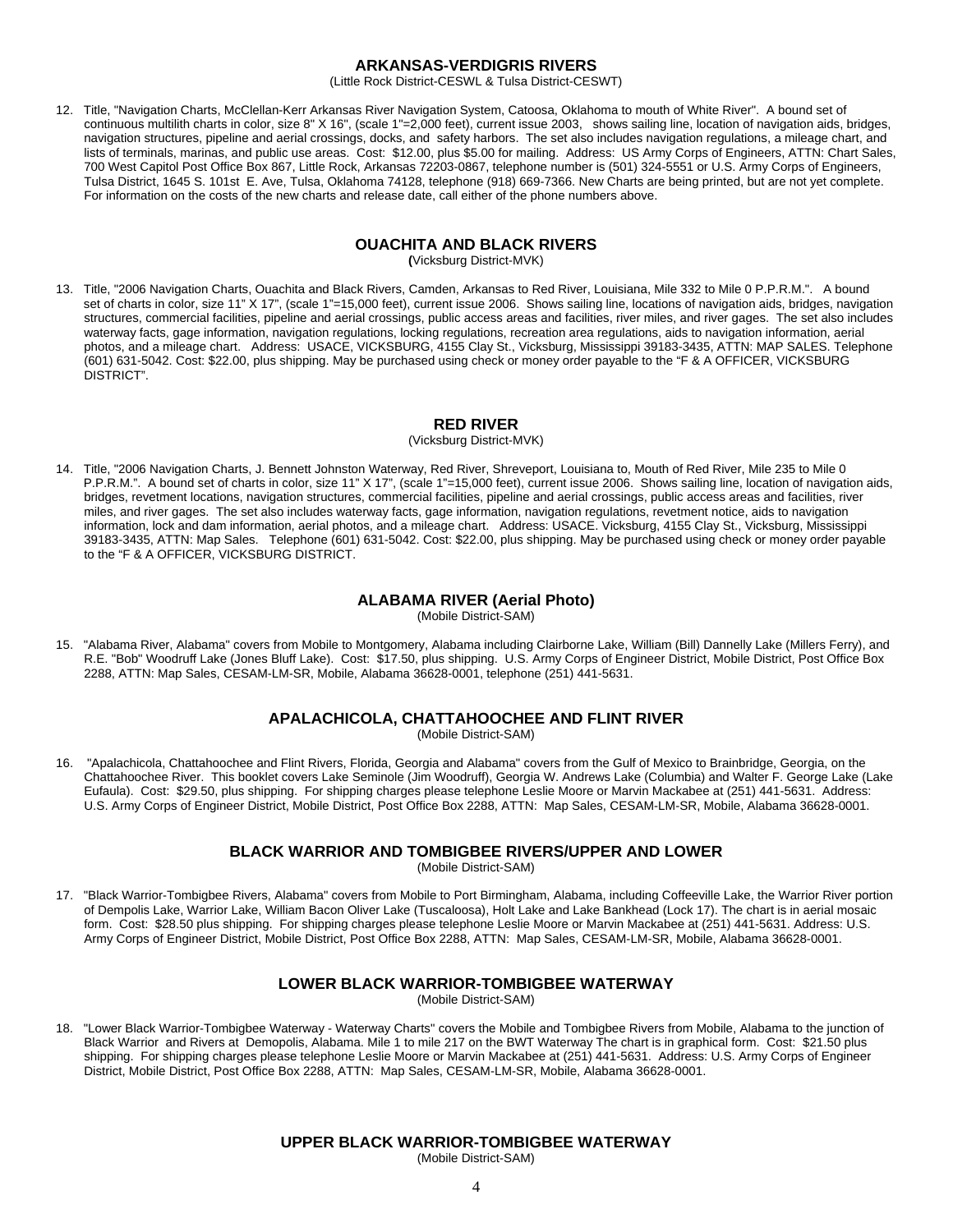19. Junction of Black Warrior and Tombigbee Rivers at Demopolis, AL Mile 217.0 on BWT Waterway to the head of Navigation on Mulberry, Locust and Sipsey Frorks. Cost \$21.50 plus shipping For shipping charges please telephone Leslie Moore or Marvin Mackabee at (251) 441-5631. Address: U.S. Army Corps of Engineer District, Mobile District, Post Office Box 2288, ATTN: Map Sales, CESAM-LM-SR, Mobile, Alabama 36628-0001.

#### **TENNESSEE-TOMBIGBEE WATERWAY, AL AND MS**

(Mobile District-SAM)

20. "Tennessee-Tombigbee Waterway Charts" covers Pickwick Lake on Tennessee River to junction of Black Warrior and Tombigbee Rivers at Demopolis , AL . Cost: \$23.50 plus shipping. For shipping charges please telephone Leslie Moore or Marvin Mackabee at (251) 441-5631. Address: U.S. Army Corps of Engineer District, Mobile District, Post Office Box 2288, ATTN: Map Sales, CESAM-LM-SR, Mobile, Alabama 36628- 0001.

### **ATCHAFALAYA RIVER**

(New Orleans District-MVN)

21**.** "2012 Atchafalaya River System Navigation Book" consists of 102 map sheets developed from the 1:24,000 publication scale. This book charts the Atchafalaya River System from Old River to the Atchafalaya Bay, including its distributaries. Each map sheet is available for download in PDF format. Printed versions of these products may be purchased from the New Orleans District Map Sales function at a cost of \$20.00 per set plus shipping. Also, the prior book version are available online, although it is not suitable for navigation. Charts are available from the U.S. Army Corps of Engineers, New Orleans District at http://www.mvn.usace.army.mil/Missions/Engineering/GeospatialSection/MapsForSale.aspx**.** For more information, contact Map Sales at Phone (504) 862-1706, FAX: (504) 862-1721, or E-mail: mynlibrary@usace.army.mil. Postage cost will be added to mailed items Please call (504) 862-1706 for shipping and handling cost) or mail to: U. S. Army Corps of Engineers, Attn: Map Sales/Room 108, P. O. Box 60267, New Orleans, Louisiana 70160-0267. Additionally, the U.S. Army Corps of Engineers' New Orleans District has created a new webpage for its Local Navigation Bulletins. The link below will take mariners to the General Navigation site where they can select Navigation Notices, Hydrographic Surveys, and other various navigation information: http://www.mvn.usace.army.mil/Missions/Navigation/ChannelSurveys.aspx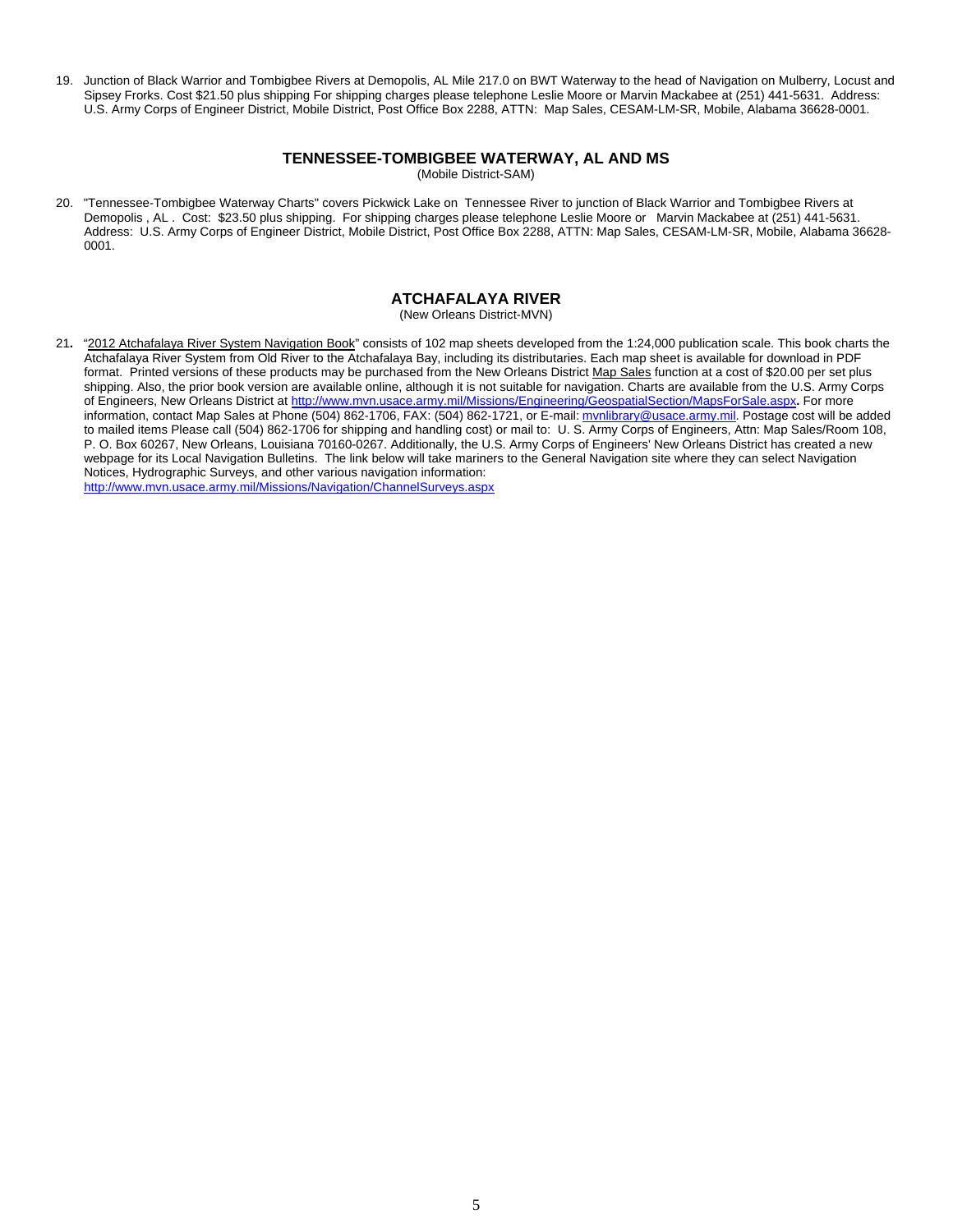#### **GENERAL INFORMATION**

Data on tributaries of the Mississippi River system and maps and charts on the Mississippi River and Illinois Waterway in addition to those listed herein may be procured from the U.S. Army Engineer Offices listed below. If maps, charts, or information for specific purposes are desired, request for such should be made to the proper office and should state the purpose for which the data are to be used, the area to be covered and any other pertinent data which will be of service in the selection of maps, charts, etc., to meet the desired requirement.

MISSISSIPPI RIVER ABOVE OHIO RIVER TO MILE 300.0 AND TRIBUTARIES (EXCEPT MISSOURI RIVER) AND INCLUDING ILLINOIS WATERWAY AND TRIBUTARIES BELOW THE LAGRANGE LOCK AND DAM, MILE 80.2 Address: U.S. Army Corps of Engineer, St. Louis District, 1222 Spruce Street, St. Louis, Missouri 63103-2833. (NOTE: Only general information concerning these waterways is provided.)

#### **MISSISSIPPI RIVER BELOW OHIO RIVER AND TRIBUTARIES**

(Memphis District-MVM & Vicksburg District-MVK)

Address: President, Mississippi River Commission, Post Office Box 80, Vicksburg, Mississippi 39181-0080. Folios of maps of the following rivers and waterways are available at prices stated from the U.S. Army Corps of Engineer, Vicksburg District, 4155 Clay St., Vicksburg, Mississippi 39183-3435, telephone (601) 631-5042. The maps are scale 1:31680 (1" = 1/2 mile). Mississippi River, Hannibal, Missouri to Gulf, Cost: \$22.00 plus shipping.

### **MISSOURI RIVER AND TRIBUTARIES**

(NOW)

Address: U.S. Army Corps of Engineer Division, Northwestern Division, 12565 West Center Road, Omaha, Nebraska 68144-3869.

# **OHIO RIVER AND TRIBUTARIES**

Address: U.S. Army Corps of Engineer, Great Lakes and Ohio River Division, Room 1032 Cincinnati, Ohio 45202-3222.

### **LIGHT LIST - MISSISSIPPI RIVER SYSTEM**

(United States Coast Guards-USCG)

The U.S. Coast Guard biannually publishes a list of aids to navigation on the river mentioned in this bulletin which may be obtained from the Superintendent of Documents, U.S. Government Printing Office, Washington, DC 20402. Information pertaining to this publication may be obtained from the Commander (dpw), Eighth Coast Guard District, 500 Povdras Street, New Orleans, Louisiana 70130, telephone (504) 671-2327. The Light List is also available for purchase on the Internet at http://bookstore.gpo.gov/ Stock Number 050-012-00461-7 or a free online version of the Light List is available via the U.S. Coast Guard Navigation Center Website at: http://www.navcen.uscg.gov/.

### **LOCAL NOTICE TO MARINERS**

(United States Coast Guard-USCG)

Published weekly by the U.S. Coast Guard summarizing information considered essential to the safe passage of navigation. Available at no charge through the Navigation Center Website www.navcen.uscg.gov.

#### **RULES AND REGULATIONS**

(Rock Island District-MVR)

For the publication "Regulations to Govern the Use, Administration and Navigation of the Ohio River, Mississippi River above Cairo, Illinois and Their Tributaries". Address: U.S. Army Corps of Engineer District, Rock Island District, Attn: OD-Q, Clock Tower Building, Post Office Box 2004, Rock Island, Illinois 61204-2004, telephone (309) 794-5366.

Navigational Rules, International - Inland" contains the Inland Navigation Rules Act of 1980. The public can obtain copies from the Government Printing Office by calling (202) 512-1800 or is available for purchase on the Internet at: http://bookstore.gpo.gov/ Stock Number 050-012-00407-2.